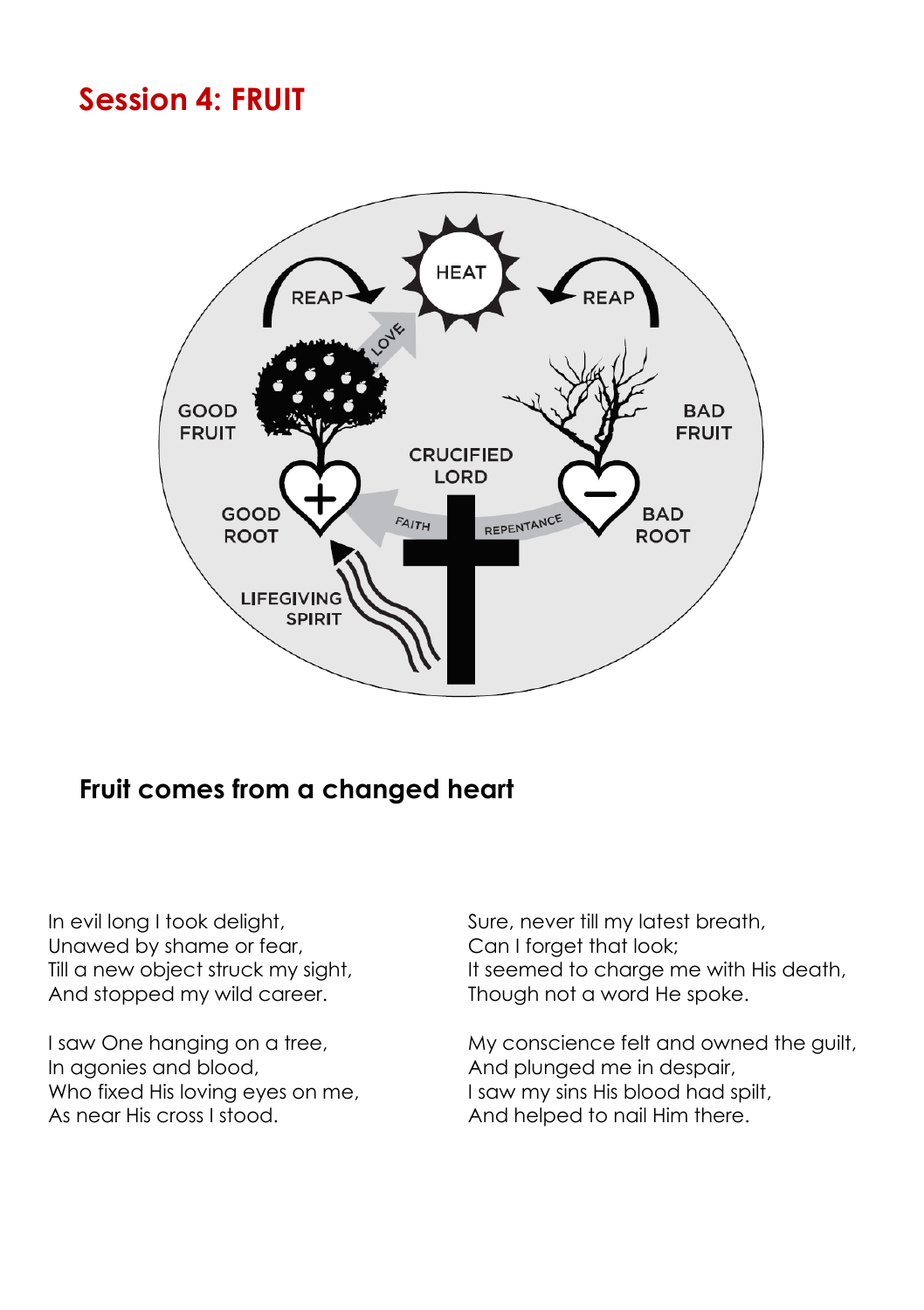Alas, I knew not what I did, But now my tears are vain; Where shall my trembling soul be hid? For I the Lord have slain.

A second look He gave, which said, "I freely all forgive; This blood is for thy ransom paid; I die that thou mayst live."

Thus, while His death my sin displays In all its blackest hue, Such is the mystery of grace, It seals my pardon too.

With pleasing grief and mournful joy, My spirit is now filled; That I should such a life destroy, Yet live by him I killed.

What stopped the "wild career"? What will stop yours?

## Three Options

- Continuing as you are, responding in the same ways, with no change
- Trying to change your behaviour so you respond in better ways next time
- Growing closer to Jesus, being more passionate about him, and responding more like him day by day

Which do you prefer? Talk about why.

#### **Philippians 1:6**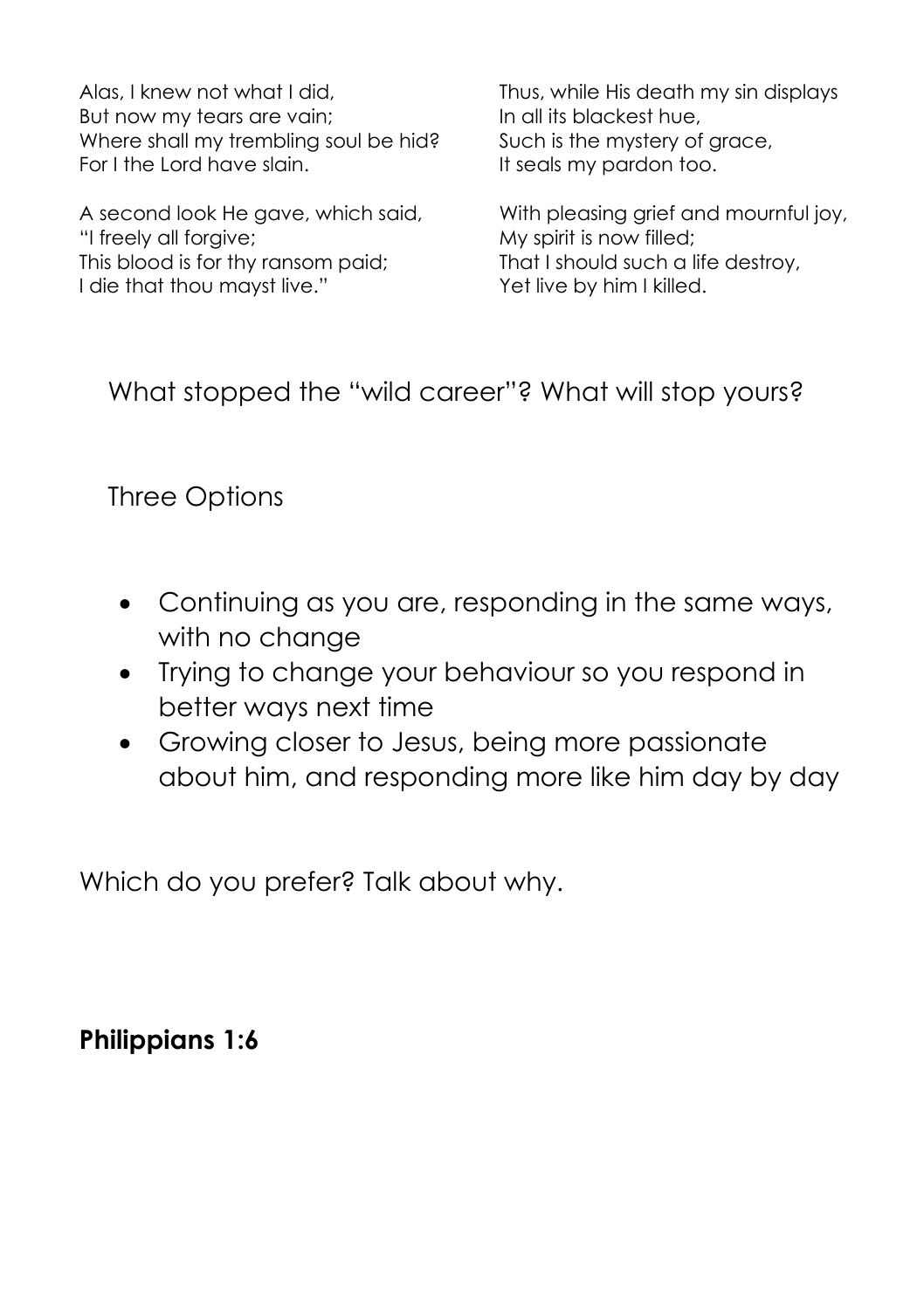#### **Titus 2:11-14**

Fruit of the Spirit

Imagine one aspect of this fruit ripening in the area of your life you are thinking about.

**Love**: Caring about God and others more than yourself, seen in the following . . . .

**Joy**: Unshakable delight that God is about his good work always

**Peace**: Deep-seated confidence that, even when it seems otherwise, and even in great pain, nothing is out of control, and you are safe in God's hands

**Patience:** Waiting in faith in every situation and relationship for God to glorify Christ and fulfill his purpose in his perfect timing

**Kindness**: Acting toward others in such a way that they may enjoy what is truly good

**Goodness**: Doing what is right and beautiful before God

**Faithfulness:** Living each moment in a responsive, trusting relationship with God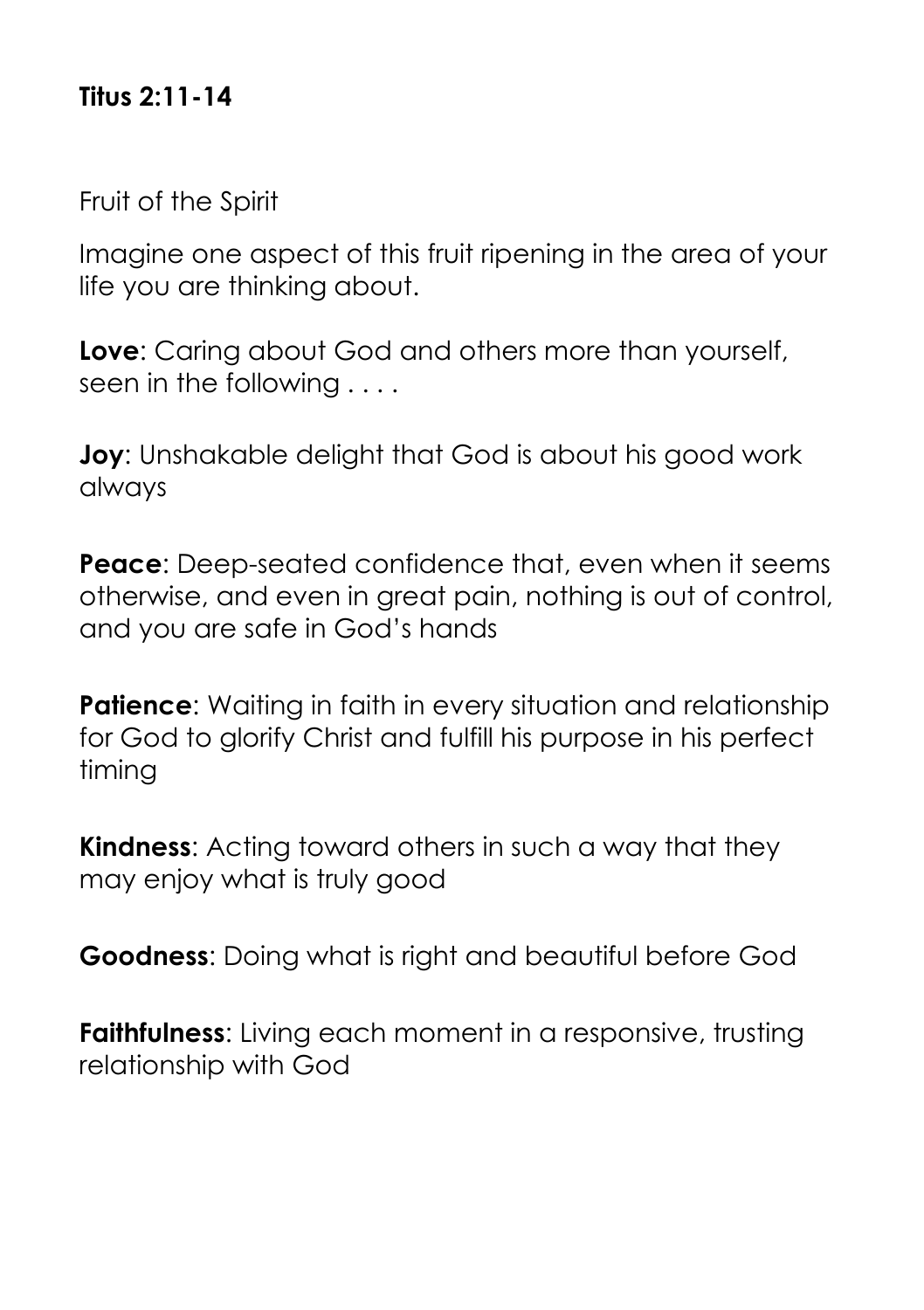**Gentleness**: Responding without temper, mindful that the other is frail and weak like you

**Self-control:** Doggedly resisting temptation to do anything other than all the above

**Such things:** Paul opens the door to other fruit of the Spirit by saying, "Against such things there is no law" (Galatians 5:23). So you can pick an aspect of the Spirit's work not listed here, such as honesty, integrity, courage, or encouragement.